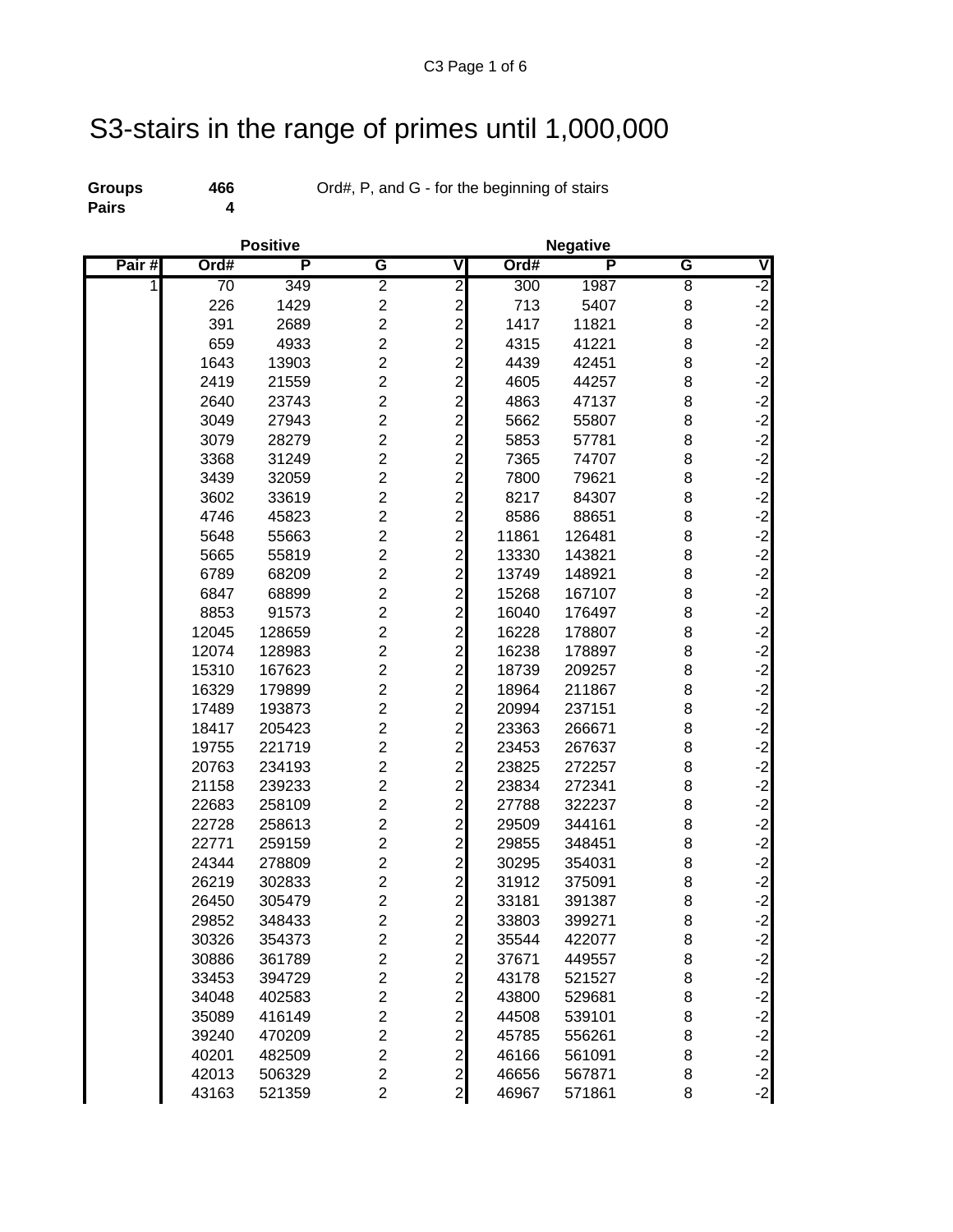C3 Page 2 of 6

| Pair# | Ord#  | P      | G                       | ۷                                              | Ord#  | P      | G  | V    |
|-------|-------|--------|-------------------------|------------------------------------------------|-------|--------|----|------|
|       | 43675 | 527983 | $\overline{2}$          | $\overline{c}$                                 | 47298 | 576211 | 8  | $-2$ |
|       | 43958 | 531823 | $\overline{\mathbf{c}}$ | $\overline{\mathbf{c}}$                        | 47966 | 585031 | 8  | $-2$ |
|       | 44939 | 544879 | $\overline{c}$          | $\overline{2}$                                 | 49920 | 610837 | 8  | $-2$ |
|       | 45231 | 548833 | $\overline{c}$          | $\overline{c}$                                 | 53570 | 660061 | 8  | $-2$ |
|       | 47795 | 582763 | $\overline{c}$          | $\overline{c}$                                 | 54294 | 669847 | 8  | $-2$ |
|       | 49525 | 605599 | $\overline{c}$          | $\overline{c}$                                 | 55036 | 679741 | 8  | $-2$ |
|       | 53656 | 661099 | $\overline{c}$          | $\overline{2}$                                 | 56385 | 697681 | 8  | $-2$ |
|       | 53706 | 661879 | $\overline{c}$          | $\overline{2}$                                 | 56844 | 704017 | 8  | $-2$ |
|       | 53956 | 665113 | $\overline{c}$          | $\overline{c}$                                 | 57739 | 715867 | 8  | $-2$ |
|       | 57970 | 719179 | $\overline{c}$          | $\overline{c}$                                 | 59926 | 745741 | 8  | $-2$ |
|       | 58196 | 722149 | $\overline{c}$          | $\overline{2}$                                 | 60413 | 752281 | 8  | $-2$ |
|       | 63013 | 787429 | $\overline{c}$          | $\overline{2}$                                 | 66362 | 832621 | 8  | $-2$ |
|       | 63547 | 794473 | $\overline{c}$          | $\overline{c}$                                 | 66700 | 837367 | 8  | $-2$ |
|       | 67213 | 844429 | $\overline{c}$          |                                                | 66721 | 837667 | 8  | $-2$ |
|       | 67543 | 848923 | $\overline{c}$          | $\frac{2}{2}$                                  | 67024 | 841921 | 8  | $-2$ |
|       | 68538 | 862483 | $\overline{c}$          | $\overline{2}$                                 | 68289 | 859267 | 8  | $-2$ |
|       | 68805 | 866083 | $\overline{c}$          | $\overline{2}$                                 | 70687 | 891817 | 8  | $-2$ |
|       | 70694 | 891889 | $\overline{c}$          | $\overline{c}$                                 | 71315 | 900577 | 8  | $-2$ |
|       | 71590 | 904513 | $\overline{c}$          | $\overline{c}$                                 | 72452 | 916177 | 8  | $-2$ |
|       | 73402 | 929059 | $\overline{c}$          | $\overline{c}$                                 | 73034 | 924031 | 8  | $-2$ |
|       | 74724 | 947413 | $\overline{c}$          | $\overline{c}$                                 | 73495 | 930277 | 8  | $-2$ |
|       | 75216 | 954259 | $\overline{c}$          | $\overline{c}$                                 | 75931 | 964207 | 8  | $-2$ |
|       | 75524 | 958669 | $\overline{c}$          | $\overline{\mathbf{c}}$                        | 924   | 7229   | 10 | $-2$ |
|       | 75608 | 959869 | $\overline{c}$          | $\overline{2}$                                 | 2565  | 23003  | 10 | $-2$ |
|       | 77414 | 984913 | $\overline{c}$          | $\overline{2}$                                 | 2783  | 25229  | 10 | $-2$ |
|       | 123   | 677    | $\overline{\mathbf{4}}$ | $\overline{2}$                                 | 4114  | 39089  | 10 | $-2$ |
|       | 1644  | 13907  | 4                       | $\overline{c}$                                 | 4314  | 41213  | 10 | $-2$ |
|       | 1761  | 15077  | 4                       | $\overline{2}$                                 | 4639  | 44633  | 10 | $-2$ |
|       | 1797  | 15377  | 4                       | $\overline{2}$                                 | 4874  | 47279  | 10 | $-2$ |
|       | 2420  | 21563  | 4                       | $\overline{c}$                                 | 5366  | 52553  | 10 | $-2$ |
|       | 2795  | 25343  | 4                       | $\overline{c}$                                 | 9292  | 96479  | 10 | $-2$ |
|       | 3080  | 28283  | 4                       | $\overline{c}$                                 | 9994  | 104693 | 10 | $-2$ |
|       | 5649  | 55667  | 4                       | $\overline{c}$                                 | 11977 | 127859 | 10 | $-2$ |
|       | 6848  | 68903  | 4                       | $\overline{c}$                                 | 12692 | 136319 | 10 | $-2$ |
|       | 6896  | 69467  | 4                       | $\mathbf{2}$                                   | 14507 | 157823 | 10 | $-2$ |
|       | 10065 | 105503 | 4                       | $\mathbf{2}$                                   | 15787 | 173483 | 10 | $-2$ |
|       | 12075 | 128987 | 4                       | $2\vert$                                       | 17371 | 192539 | 10 | $-2$ |
|       | 12695 | 136337 | 4                       | $\begin{array}{c}\n 2 \\ 2 \\ 3\n \end{array}$ | 17449 | 193433 | 10 | $-2$ |
|       | 12966 | 139487 | 4                       |                                                | 21926 | 248579 | 10 | $-2$ |
|       | 13303 | 143513 | 4                       |                                                | 21969 | 249089 | 10 | $-2$ |
|       | 14333 | 155693 | 4                       |                                                | 24296 | 278219 | 10 | $-2$ |
|       | 14565 | 158567 | 4                       |                                                | 24514 | 280949 | 10 | $-2$ |
|       | 15135 | 165527 | 4                       | $\mathbf{2}$                                   | 24950 | 286469 | 10 | $-2$ |
|       | 17303 | 191693 | 4                       | $\mathbf{2}$                                   | 29060 | 338279 | 10 | $-2$ |
|       | 17956 | 199673 | 4                       | $\mathbf{2}$                                   | 35347 | 419459 | 10 | $-2$ |
|       | 18315 | 204137 | 4                       | $\overline{a}$                                 | 37310 | 444539 | 10 | $-2$ |
|       | 19756 | 221723 | 4                       | $\overline{a}$                                 | 37680 | 449663 | 10 | $-2$ |
|       | 19965 | 224303 | 4                       | $\mathbf{2}$                                   | 37724 | 450209 | 10 | $-2$ |
|       | 22160 | 251477 | 4                       | $\overline{2}$                                 | 38502 | 460619 | 10 | $-2$ |
|       | 25675 | 295847 | 4                       | $\mathbf{2}$                                   | 38558 | 461309 | 10 | $-2$ |
|       | 26460 | 305597 | 4                       | $\mathbf{2}$                                   | 39695 | 475889 | 10 | $-2$ |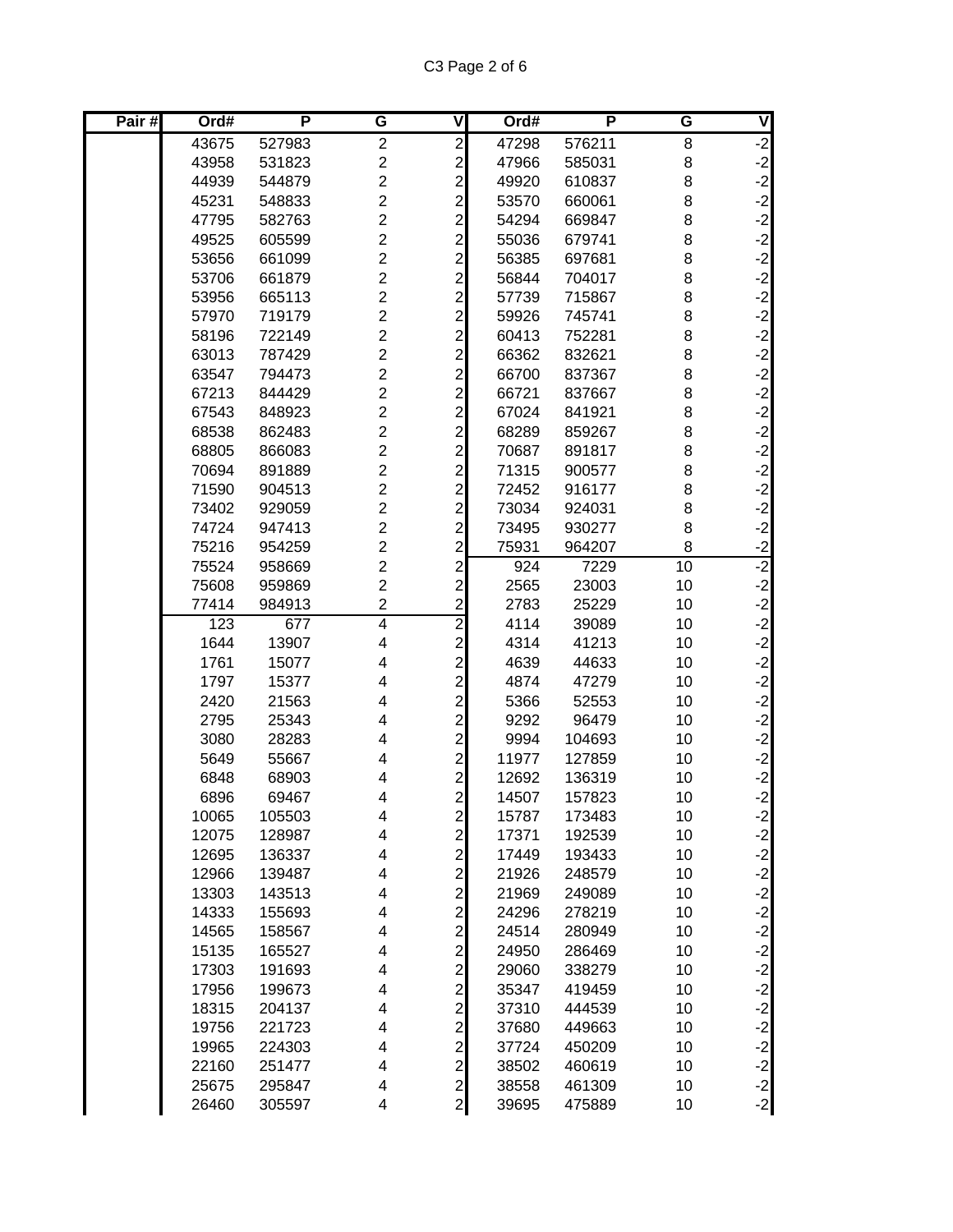C3 Page 3 of 6

| Pair# | Ord#           | P      | G              | V                                     | Ord#           | P      | G               | V                                        |
|-------|----------------|--------|----------------|---------------------------------------|----------------|--------|-----------------|------------------------------------------|
|       | 30327          | 354377 | 4              | $\overline{2}$                        | 45784          | 556253 | 10              | $-2$                                     |
|       | 34595          | 409817 | 4              | $\overline{c}$                        | 46236          | 562283 | 10              | $-2$                                     |
|       | 34643          | 410387 | 4              | $\overline{c}$                        | 47297          | 576203 | 10              | $-2$                                     |
|       | 38295          | 457673 | 4              | $\overline{c}$                        | 53010          | 652559 | 10              | $-2$                                     |
|       | 39262          | 470447 | 4              | $\overline{c}$                        | 54449          | 671903 | 10              | $-2$                                     |
|       | 43368          | 524057 | 4              | $\overline{c}$                        | 55793          | 689789 | 10              | $-2$                                     |
|       | 45232          | 548837 | 4              | $\overline{2}$                        | 57738          | 715859 | 10              | $-2$                                     |
|       | 47153          | 574283 | 4              | $\overline{c}$                        | 58339          | 723959 | 10              | $-2$                                     |
|       | 49249          | 602033 | 4              | $\overline{c}$                        | 60412          | 752273 | 10              | $-2$                                     |
|       | 49612          | 606833 | 4              | $\overline{\mathbf{c}}$               | 66483          | 834269 | 10              | $-2$                                     |
|       | 50354          | 616523 | 4              | $\overline{c}$                        | 68288          | 859259 | 10              | $-2$                                     |
|       | 50447          | 617693 | 4              | $\overline{c}$                        | 69688          | 878183 | 10              | $-2$                                     |
|       | 51101          | 626687 | 4              | $\overline{c}$                        | 70686          | 891809 | 10              | $-2$                                     |
|       | 52212          | 641867 | 4              | $\overline{\mathbf{c}}$               | 70947          | 895343 | 10              | $-2$                                     |
|       | 53957          | 665117 | 4              | $\overline{c}$                        | 71487          | 902963 | 10              | $-2$                                     |
|       | 56272          | 696257 | 4              | $\overline{c}$                        | 75855          | 963173 | 10              | $-2$                                     |
|       | 57292          | 709847 | 4              | $\overline{c}$                        | 76532          | 972329 | 10              | $-2$                                     |
|       | 60324          | 751193 | 4              | $\overline{c}$                        | 2183           | 19249  | $\overline{12}$ | $-2$                                     |
|       | 61087          | 761393 | 4              | $\overline{2}$                        | 18303          | 203989 | 12              | $-2$                                     |
|       | 61849          | 771503 | 4              | $\overline{c}$                        | 21326          | 241303 | 12              | $-2$                                     |
|       | 64009          | 800663 | 4              | $\overline{c}$                        | 27747          | 321733 | 12              | $-2$                                     |
|       | 64403          | 806027 | 4              | $\overline{c}$                        | 33046          | 389773 | 12              | $-2$                                     |
|       | 67639          | 850247 | 4              | $\overline{c}$                        | 40293          | 483709 | 12              | $-2$                                     |
|       | 71067          | 897053 | 4              | $\overline{c}$                        | 40391          | 485113 | 12              | $-2$                                     |
|       | 75217          | 954263 | 4              | $\overline{c}$                        | 44214          | 535219 | 12              | $-2$                                     |
|       | 75750          | 961733 | 4              | $\overline{\mathbf{c}}$               | 54302          | 669913 | 12              | $-2$                                     |
|       | 421            | 2909   | $\overline{6}$ | $\overline{2}$                        | 60411          | 752263 | 12              | $-2$                                     |
|       | 1597           | 13469  | 6              | $\overline{\mathbf{c}}$               | 63209          | 790033 | 12              | $-2$                                     |
|       | 1798           | 15383  | 6              | $\overline{c}$                        | 63557          | 794569 | 12              | $-2$                                     |
|       | 2252           | 19919  | 6              | $\overline{c}$                        | 68702          | 864793 | 12              | $-2$                                     |
|       | 7262           | 73553  | 6              | $\overline{c}$                        | 71424          | 902029 | 12              | $-2$                                     |
|       | 10373          | 109103 | 6              | $\overline{c}$                        | 71900          | 908503 | 12              | $-2$                                     |
|       | 11113          | 117779 | 6              | $\overline{c}$                        | 72344          | 914713 | 12              | $-2$                                     |
|       | 11217          | 119039 | 6              | $\overline{2}$                        | 73022          | 923929 | 12              | $-2$                                     |
|       | 12076          | 128993 | 6              | $\mathbf{2}$                          | 5841           | 57667  | 14              | $-2$                                     |
|       | 12696          | 136343 | 6              | $\mathbf{2}$                          | 18427          | 205507 | 14              | $-2$                                     |
|       | 15694          | 172313 | 6              | $\mathbf{2}$                          | 21191          | 239611 | 14              | $-2$                                     |
|       | 20192          | 227159 | 6              | $\begin{array}{c} 2 \\ 2 \end{array}$ | 30517          | 356947 | 14              | $-2$                                     |
|       | 21588          | 244463 | 6              |                                       | 30920          | 362191 | 14              | $-2$                                     |
|       | 22161          | 251483 | 6              |                                       | 39163          | 469207 | 14              | $-2$                                     |
|       | 24387          | 279413 | 6              | $\overline{c}$                        | 44213          | 535207 | 14              | $-2$                                     |
|       | 24972          | 286703 | 6              | $\overline{c}$                        | 50104          | 613267 | 14              | $-2$                                     |
|       | 26461          | 305603 | $\,$ 6 $\,$    | $\overline{c}$                        | 54301          | 669901 | 14              | $-2$                                     |
|       | 31885          | 374789 | 6              | $\overline{c}$                        | 65127          | 816091 | 14              | $-2$                                     |
|       | 39208          | 469793 | 6              | $\overline{2}$                        | 65429          | 820201 | 14              | $-2$                                     |
|       | 44070          | 533219 | 6              | $\overline{c}$                        | 67171          | 843811 | 14              | $-2$                                     |
|       | 44742          | 542189 | 6              | $\overline{2}$                        | 73021          | 923917 | 14              | $-2$                                     |
|       | 46300          | 562979 | 6              | $\overline{c}$<br>$\mathbf{2}$        | 9733           | 101627 | 16              | $-2$                                     |
|       | 52598          | 647039 | 6              | $\mathbf{2}$                          | 17613          | 195443 | 16              | $-2$                                     |
|       | 53958<br>57454 | 665123 | 6<br>6         | $2\vert$                              | 30919<br>46714 | 362177 | 16<br>16        | $\begin{bmatrix} -2 \\ -2 \end{bmatrix}$ |
|       |                | 711929 |                |                                       |                | 568643 |                 |                                          |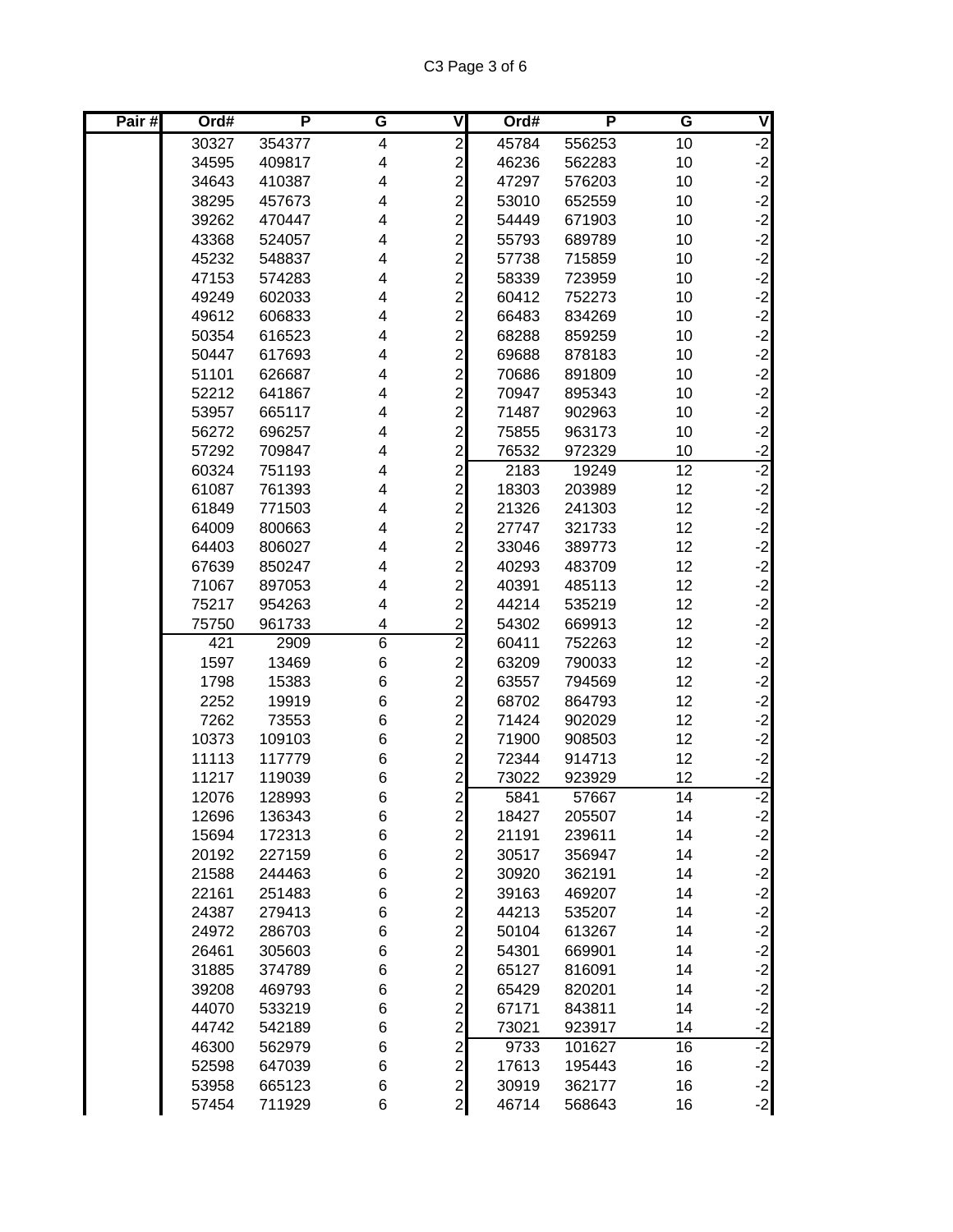| Pair#          | Ord#           | P                | G                                         | $\overline{\mathsf{v}}$                    | Ord#           | P                | G        | V            |
|----------------|----------------|------------------|-------------------------------------------|--------------------------------------------|----------------|------------------|----------|--------------|
|                | 61088          | 761399           | 6                                         | $\overline{\mathbf{c}}$                    | 52471          | 645383           | 16       | $-2$         |
|                | 66782          | 838553           | 6                                         | $\overline{\mathbf{c}}$                    | 54561          | 673313           | 16       | $-2$         |
|                | 67076          | 842489           | 6                                         | $\overline{c}$                             | 54416          | 671401           | 18       | $-2$         |
|                | 68521          | 862289           | 6                                         | $\overline{\mathbf{c}}$                    | 37315          | 444589           | 20       | $-2$         |
|                | 74905          | 949979           | 6                                         | $\overline{\mathbf{c}}$                    | 60039          | 747343           | 20       | ا د.<br>2-   |
|                | 75751          | 961739           | 6                                         | $\overline{c}$                             | 69517          | 875803           | 20       |              |
|                | 422            | 2917             | 8                                         |                                            |                |                  |          |              |
|                | 1598           | 13477            | 8                                         |                                            |                |                  |          |              |
|                | 1799           | 15391            | 8                                         |                                            |                |                  |          |              |
|                | 4667           | 44917            | 8                                         |                                            |                |                  |          |              |
|                | 7777           | 79357            | 8                                         |                                            |                |                  |          |              |
|                | 11218          | 119047           | 8                                         |                                            |                |                  |          |              |
|                | 12077          | 129001           | 8                                         |                                            |                |                  |          |              |
|                | 21589          | 244471           | 8                                         |                                            |                |                  |          |              |
|                | 21611          | 244711           | 8                                         |                                            |                |                  |          |              |
|                | 23159          | 264091           | 8                                         |                                            |                |                  |          |              |
|                | 28979          | 337291           | 8                                         |                                            |                |                  |          |              |
|                | 31152          | 365137           | 8                                         |                                            |                |                  |          |              |
|                | 33497          | 395251           | 8                                         |                                            |                |                  |          |              |
|                | 36855          | 438877           | 8                                         |                                            |                |                  |          |              |
|                | 37654          | 449311           | 8                                         |                                            |                |                  |          |              |
|                | 38757          | 464011           | 8                                         |                                            |                |                  |          |              |
|                | 59079          | 733981           | 8                                         |                                            |                |                  |          |              |
|                | 74906          | 949987           | 8                                         | 2 2 2 2 2 2 2 2 2 2 2 2 2 2 2 2 2 2 2      |                |                  |          |              |
|                | 75778          | 962041           | 8                                         |                                            |                |                  |          |              |
|                | 15191          | 166247           | $\overline{10}$                           | $\overline{2}$                             |                |                  |          |              |
|                | 22023          | 249737           | 10                                        | $2222$<br>$222$                            |                |                  |          |              |
|                | 47403          | 577547           | 10                                        |                                            |                |                  |          |              |
|                | 58245          | 722807           | 10                                        |                                            |                |                  |          |              |
|                | 59517          | 739787           | 10                                        |                                            |                |                  |          |              |
|                | 66178          | 830267           | 10                                        |                                            |                |                  |          |              |
|                | 69921          | 881207           | 10                                        | $\overline{c}$                             |                |                  |          |              |
|                | 71768          | 906767           | 10                                        | $\frac{2}{2}$                              |                |                  |          |              |
|                | 76786          | 975857           | 10                                        |                                            |                |                  |          |              |
|                | 22024          | 249749           | 12                                        | $\overline{2}$                             |                |                  |          |              |
|                | 32783          | 386249           | 12                                        |                                            |                |                  |          |              |
|                | 59518          | 739799           | 12                                        | $\begin{array}{c} 2 \\ 2 \\ 2 \end{array}$ |                |                  |          |              |
|                | 64629          | 809309           | 12                                        |                                            |                |                  |          |              |
| $\overline{2}$ | 865            | 6703             | $\overline{2}$                            | $\overline{\mathcal{A}}$                   | 1766           | 15121            | 14       | -4           |
|                | 6488<br>14197  | 64921<br>154081  | $\overline{\mathbf{c}}$                   | 4<br>4                                     | 3451<br>3671   | 32173<br>34351   | 14       | $-4$         |
|                | 14614          |                  | $\boldsymbol{2}$                          |                                            | 4984           |                  | 14       | $-4$         |
|                |                | 159193<br>259381 | $\overline{\mathbf{c}}$                   | 4                                          |                | 48463            | 14       | $-4$         |
|                | 22787<br>25144 |                  | $\overline{c}$                            | 4                                          | 8979<br>11476  | 92941<br>122011  | 14       | $-4$         |
|                | 26686          | 289033           | $\overline{\mathbf{c}}$<br>$\overline{c}$ | 4<br>4                                     | 14794          | 161323           | 14<br>14 | $-4$         |
|                | 29972          | 308521<br>349933 | $\overline{c}$                            |                                            | 16298          | 179563           | 14       | $-4$         |
|                |                |                  |                                           | 4<br>4                                     | 23048          | 262723           | 14       | $-4$         |
|                |                |                  |                                           |                                            |                |                  |          |              |
|                | 31947          | 375451           | $\overline{c}$                            |                                            |                |                  |          | $-4$         |
|                | 32731          | 385591           | $\overline{c}$                            | 4                                          | 24681          | 282991           | 14       | $-4$         |
|                | 39895<br>42750 | 478573<br>516163 | $\overline{\mathbf{c}}$<br>$\overline{c}$ | 4<br>$\overline{\mathbf{4}}$               | 25439<br>26854 | 292693<br>310711 | 14<br>14 | $-4$<br>$-4$ |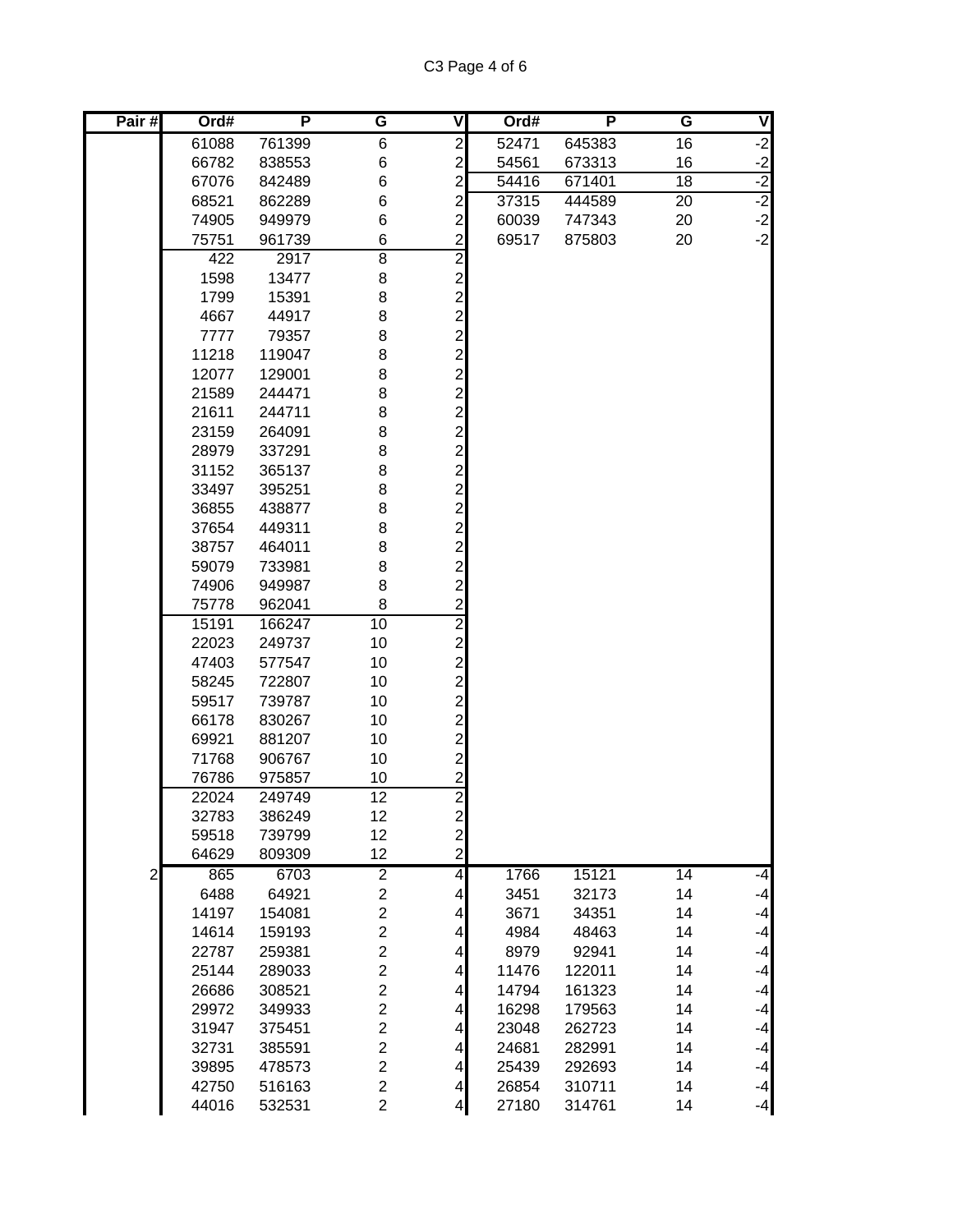C3 Page 5 of 6

| Pair# | Ord#  | P      | G                       | ۷               | Ord#  | P      | G               | V    |
|-------|-------|--------|-------------------------|-----------------|-------|--------|-----------------|------|
|       | 50455 | 617761 | $\overline{2}$          | 4               | 28177 | 327193 | 14              | $-4$ |
|       | 56998 | 706003 | $\overline{\mathbf{c}}$ | 4               | 28337 | 329191 | 14              | $-4$ |
|       | 57335 | 710443 | $\overline{c}$          | 4               | 29581 | 345001 | 14              | $-4$ |
|       | 58004 | 719683 | $\overline{c}$          | 4               | 34670 | 410731 | 14              | $-4$ |
|       | 58755 | 729571 | $\overline{c}$          | 4               | 48894 | 597253 | 14              | $-4$ |
|       | 60230 | 749893 | $\overline{\mathbf{c}}$ | 4               | 53014 | 652591 | 14              | $-4$ |
|       | 61454 | 766231 | $\overline{c}$          | 4               | 55202 | 681823 | 14              | $-4$ |
|       | 62779 | 784213 | $\overline{c}$          | 4               | 56905 | 704761 | 14              | $-4$ |
|       | 64911 | 813091 | $\overline{2}$          | 4               | 57202 | 708583 | 14              | $-4$ |
|       | 68313 | 859603 | $\overline{\mathbf{c}}$ | 4               | 58874 | 731233 | 14              | $-4$ |
|       | 72747 | 920203 | $\overline{2}$          | 4               | 60608 | 754921 | 14              | $-4$ |
|       | 6634  | 66533  | 4                       | 4               | 63434 | 792973 | 14              | $-4$ |
|       | 9770  | 102023 | 4                       | 4               | 65609 | 822571 | 14              | $-4$ |
|       | 14729 | 160583 | 4                       | 4               | 67136 | 843361 | 14              | $-4$ |
|       | 22217 | 252173 | 4                       | 4               | 68796 | 865993 | 14              | $-4$ |
|       | 27556 | 319391 | 4                       | 4               | 76004 | 965161 | 14              | $-4$ |
|       | 38467 | 460091 | 4                       | 4               | 76457 | 971371 | 14              | $-4$ |
|       | 39408 | 472253 | 4                       | 4               | 76672 | 974401 | 14              | $-4$ |
|       | 40186 | 482351 | 4                       | 4               | 10192 | 106937 | $\overline{16}$ | $-4$ |
|       | 63962 | 800123 | 4                       | 4               | 10456 | 110039 | 16              | $-4$ |
|       | 67938 | 854423 | 4                       | 4               | 21231 | 240089 | 16              | $-4$ |
|       | 69142 | 870593 | 4                       | 4               | 21478 | 243137 | 16              | $-4$ |
|       | 76503 | 971981 | 4                       | 4               | 23667 | 270287 | 16              | $-4$ |
|       | 6279  | 62539  | 6                       | 4               | 24503 | 280859 | 16              | $-4$ |
|       | 6489  | 64927  | 6                       | 4               | 28797 | 335009 | 16              | $-4$ |
|       | 11565 | 123007 | 6                       | 4               | 48535 | 592577 | 16              | $-4$ |
|       | 20202 | 227257 | 6                       | 4               | 53102 | 653777 | 16              | $-4$ |
|       | 26687 | 308527 | 6                       | 4               | 59436 | 738827 | 16              | $-4$ |
|       | 32911 | 388057 | 6                       | 4               | 60874 | 758687 | 16              | $-4$ |
|       | 33528 | 395677 | 6                       | 4               | 72980 | 923387 | 16              | $-4$ |
|       | 35253 | 418279 | 6                       | 4               | 75304 | 955457 | 16              | $-4$ |
|       | 40439 | 485899 | 6                       | 4               | 20876 | 235577 | 18              | $-4$ |
|       | 68389 | 860599 | 6                       | 4               | 29232 | 340619 | 18              | $-4$ |
|       | 25177 | 289369 | 8                       | 4               | 29580 | 344987 | 18              | $-4$ |
|       | 37839 | 451609 | 8                       | $\vert 4 \vert$ | 30245 | 353429 | 18              | $-4$ |
|       | 38468 | 460099 | 8                       | 4               | 35568 | 422339 | 18              | $-4$ |
|       | 54838 | 677029 | 8                       | 4               | 44249 | 535727 | 18              | $-4$ |
|       | 56988 | 705871 | 8                       | 4               | 46645 | 567737 | 18              | $-4$ |
|       | 54984 | 679051 | 12                      | 4               | 48893 | 597239 | 18              | $-4$ |
|       |       |        |                         |                 | 56850 | 704087 | 18              | $-4$ |
|       |       |        |                         |                 | 58154 | 721547 | 18              | $-4$ |
|       |       |        |                         |                 | 63433 | 792959 | 18              | $-4$ |
|       |       |        |                         |                 | 65041 | 814859 | 18              | -4   |
|       |       |        |                         |                 | 35494 | 421381 | 20              | $-4$ |
|       |       |        |                         |                 | 15852 | 174197 | 28              | -4   |
| 3     | 4533  | 43487  | $\overline{6}$          | 6               | 49342 | 603173 | $\overline{24}$ | -6   |
|       | 20670 | 232907 | 6                       | 6               | 69133 | 870461 | 24              | $-6$ |
|       | 25819 | 297629 | 6                       | 6               | 51126 | 627017 | 30              | $-6$ |
|       | 47918 | 584417 | 6                       | 6               |       |        |                 |      |
|       | 63951 | 799999 | 6                       | 6               |       |        |                 |      |
|       | 71276 | 900007 | 6                       | 6               |       |        |                 |      |